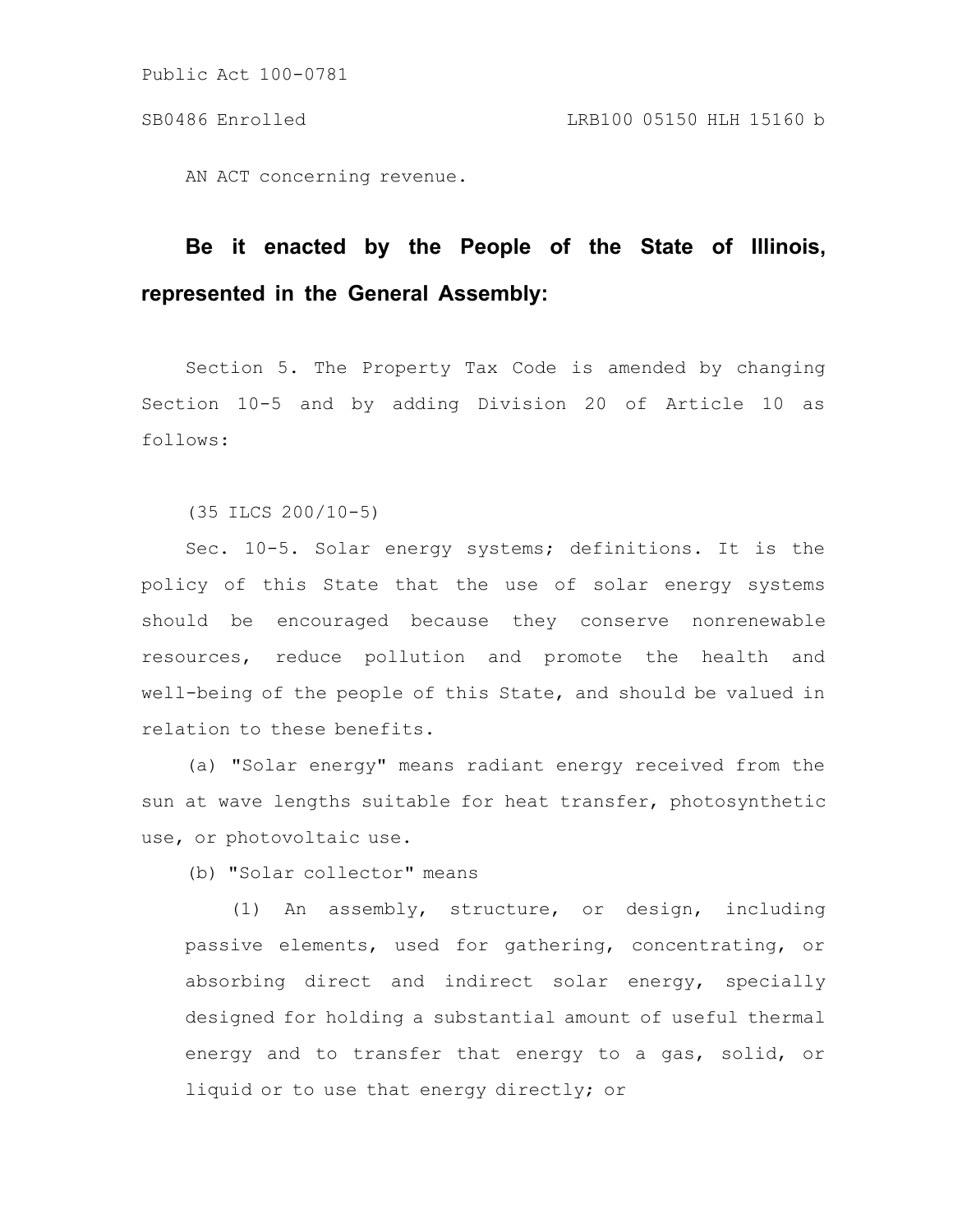(2) A mechanism that absorbs solar energy and converts it into electricity; or

(3) A mechanism or process used for gathering solar energy through wind or thermal gradients; or

(4) A component used to transfer thermal energy to a gas, solid, or liquid, or to convert it into electricity.

(c) "Solar storage mechanism" means equipment or elements (such as piping and transfer mechanisms, containers, heat exchangers, or controls thereof, and gases, solids, liquids, or combinations thereof) that are utilized for storing solar energy, gathered by a solar collector, for subsequent use.

(d) "Solar energy system" means

(1)(A) A complete assembly, structure, or design of solar collector, or a solar storage mechanism, which uses solar energy for generating electricity that is primarily consumed on the property on which the solar energy system resides, or for heating or cooling gases, solids, liquids, or other materials for the primary benefit of the property on which the solar energy system resides;

(B) The design, materials, or elements of a system and its maintenance, operation, and labor components, and the necessary components, if any, of supplemental conventional energy systems designed or constructed to interface with a solar energy system; and

(C) Any legal, financial, or institutional orders, certificates, or mechanisms, including easements, leases,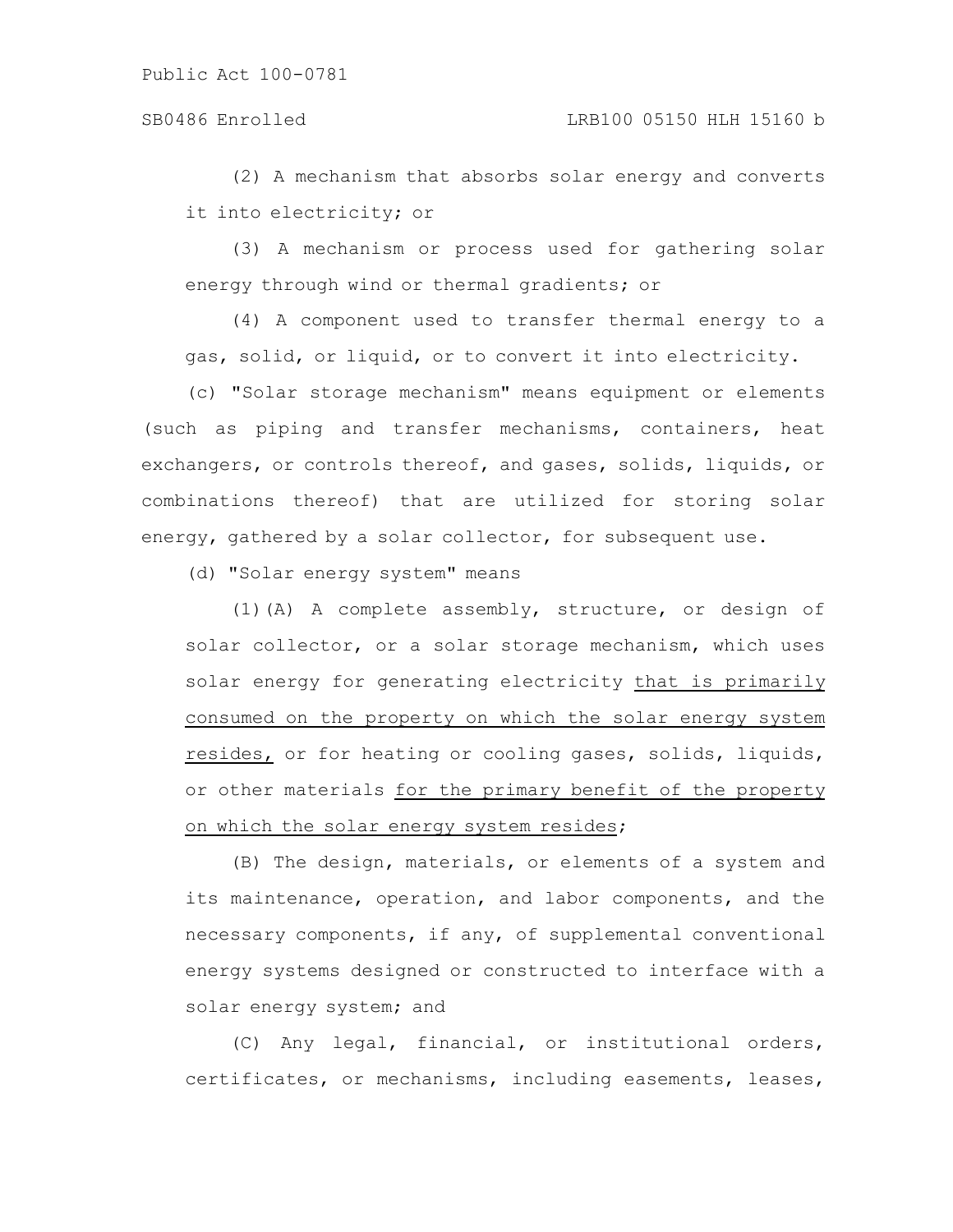and agreements, required to ensure continued access to solar energy, its source, or its use in a solar energy system, and including monitoring and educational elements of a demonstration project.

(2) "Solar energy system" does not include

(A) Distribution equipment that is equally usable in a conventional energy system except for those components of the equipment that are necessary for meeting the requirements of efficient solar energy utilization: and

(B) Components of a solar energy system that serve structural, insulating, protective, shading, aesthetic, or other non-solar energy utilization purposes, as defined in the regulations of the Department of Commerce and Economic Opportunity; and-

(C) A commercial solar energy system, as defined by this Code, in counties with fewer than 3,000,000 inhabitants.

(3) The solar energy system shall conform to the standards for those systems established by regulation of the Department of Commerce and Economic Opportunity.

(Source: P.A. 94-793, eff. 5-19-06.)

(35 ILCS 200/Art. 10 Div. 20 heading new)

Division 20. Commercial Solar Energy Systems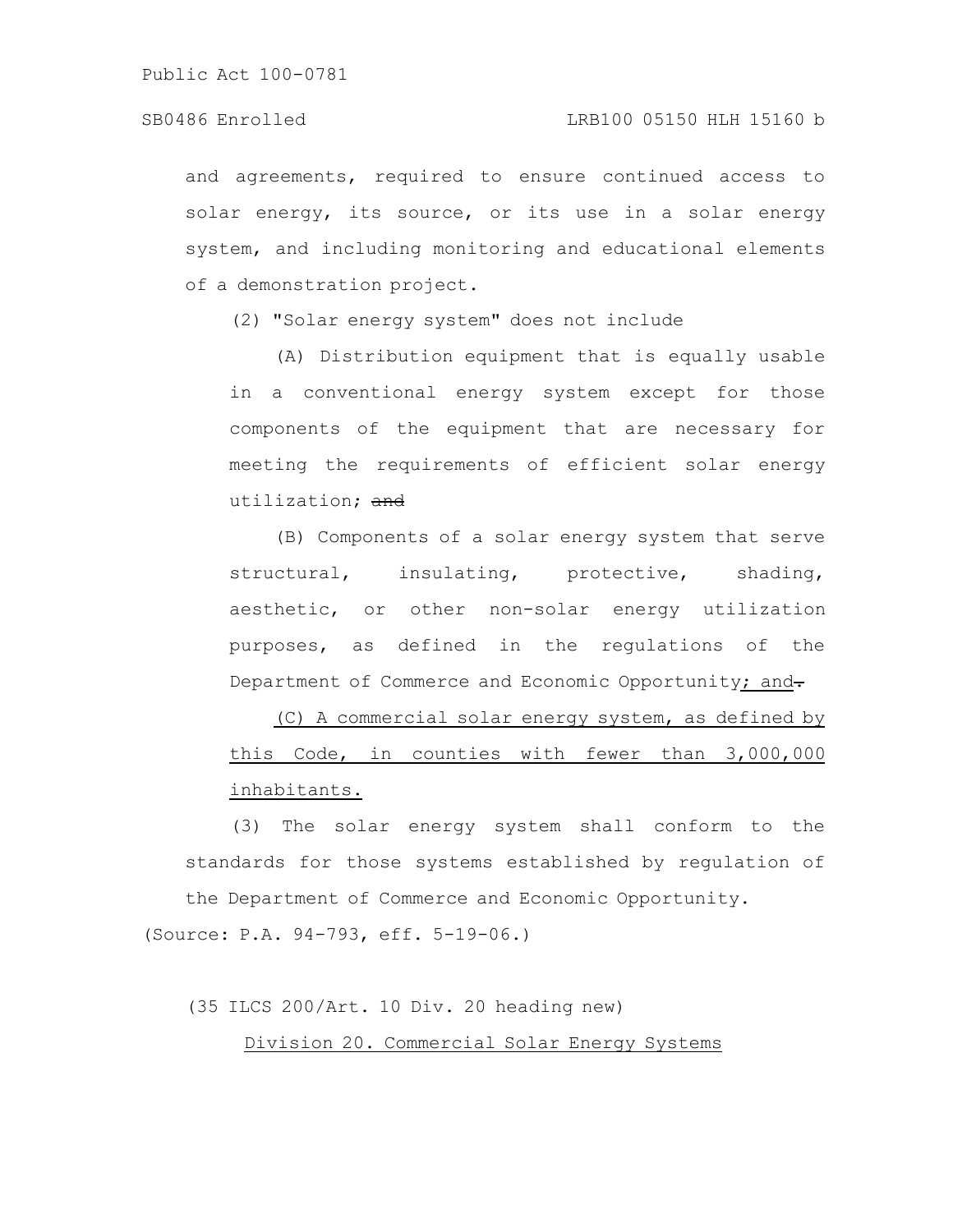(35 ILCS 200/10-720 new)

Sec. 10-720. Definitions. For the purpose of this Division 20:

"Allowance for physical depreciation" means (i) the actual age in years of the commercial solar energy system on the assessment date divided by 25 years, multiplied by (ii) its trended real property cost basis. The physical depreciation, however, may not reduce the value of the commercial solar energy system to less than 30% of its trended real property cost basis.

"Commercial solar energy system" means any device or assembly of devices that (i) is ground installed and (ii) uses solar energy from the sun for generating electricity for the primary purpose of wholesale or retail sale and not primarily for consumption on the property on which the device or devices reside.

"Commercial solar energy system real property cost basis" means the owner of a commercial solar energy system's interest in the land within the project boundaries and real property improvements and shall be calculated at \$218,000 per megawatt of nameplate capacity. For the purposes of this Section, "nameplate capacity" has the same definition as found in Section 1-10 of the Illinois Power Agency Act.

"Ground installed" means the installation of a commercial solar energy system, with the primary purpose of solar energy generation for wholesale or retail sale, on a parcel or tract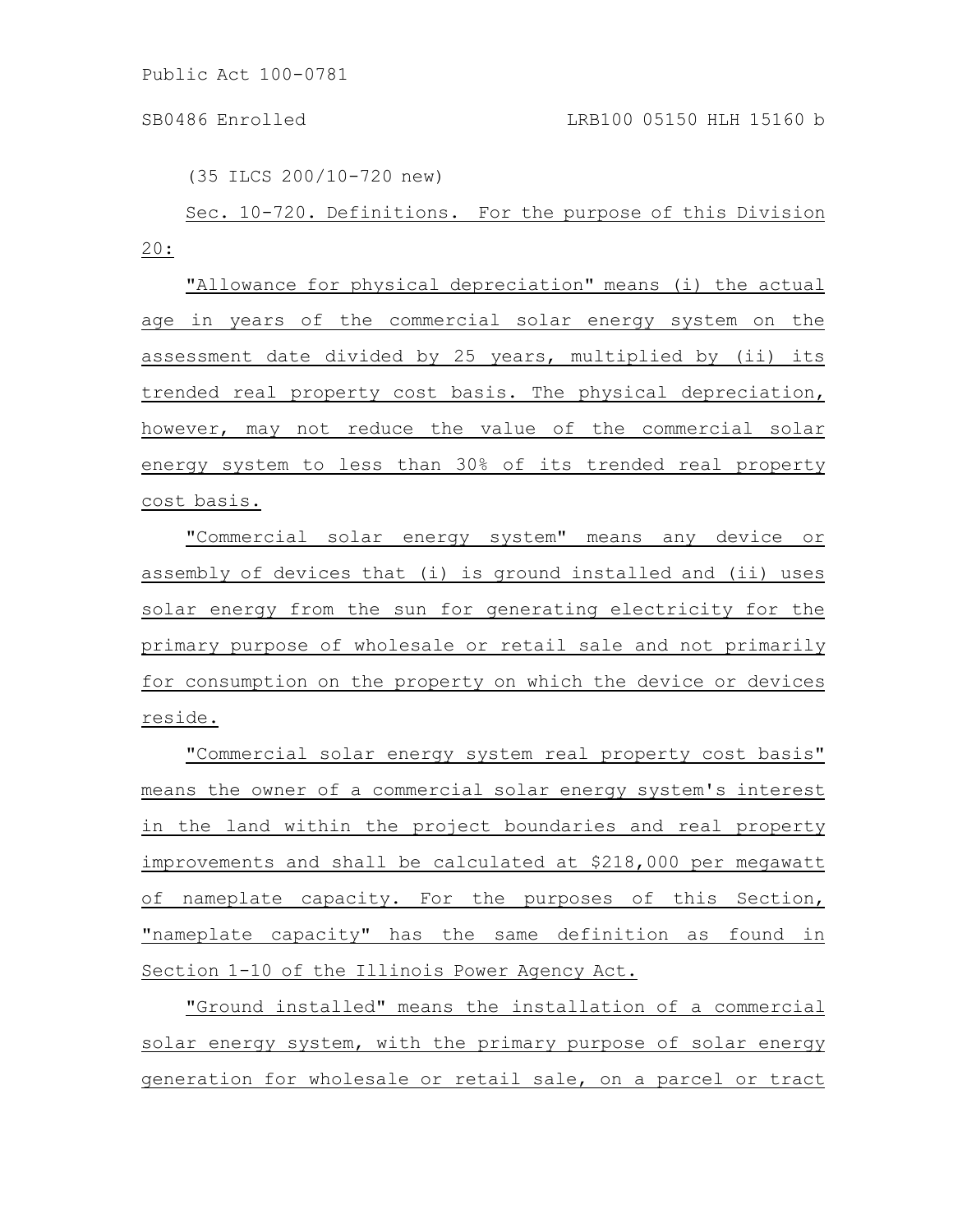of land.

"Trended real property cost basis" means the commercial solar energy system real property cost basis multiplied by the trending factor.

"Trending factor" means a number equal to the Consumer Price Index (U.S. city average all items) published by the Bureau of Labor Statistics for the December immediately preceding the assessment date, divided by the Consumer Price Index (U.S. city average all items) published by the Bureau of Labor Statistics for December of 2017.

(35 ILCS 200/10-725 new)

Sec. 10-725. Improvement valuation of commercial solar energy systems in counties with fewer than 3,000,000 inhabitants. Beginning in assessment year 2018, the fair cash value of commercial solar energy system improvements in counties with fewer than 3,000,000 inhabitants shall be determined by subtracting the allowance for physical depreciation from the trended real property cost basis. Functional obsolescence and external obsolescence of the solar energy device may further reduce the fair cash value of the commercial solar energy system improvements, to the extent they are proved by the taxpayer by clear and convincing evidence.

(35 ILCS 200/10-735 new)

Sec. 10-735. Commercial solar energy systems not subject to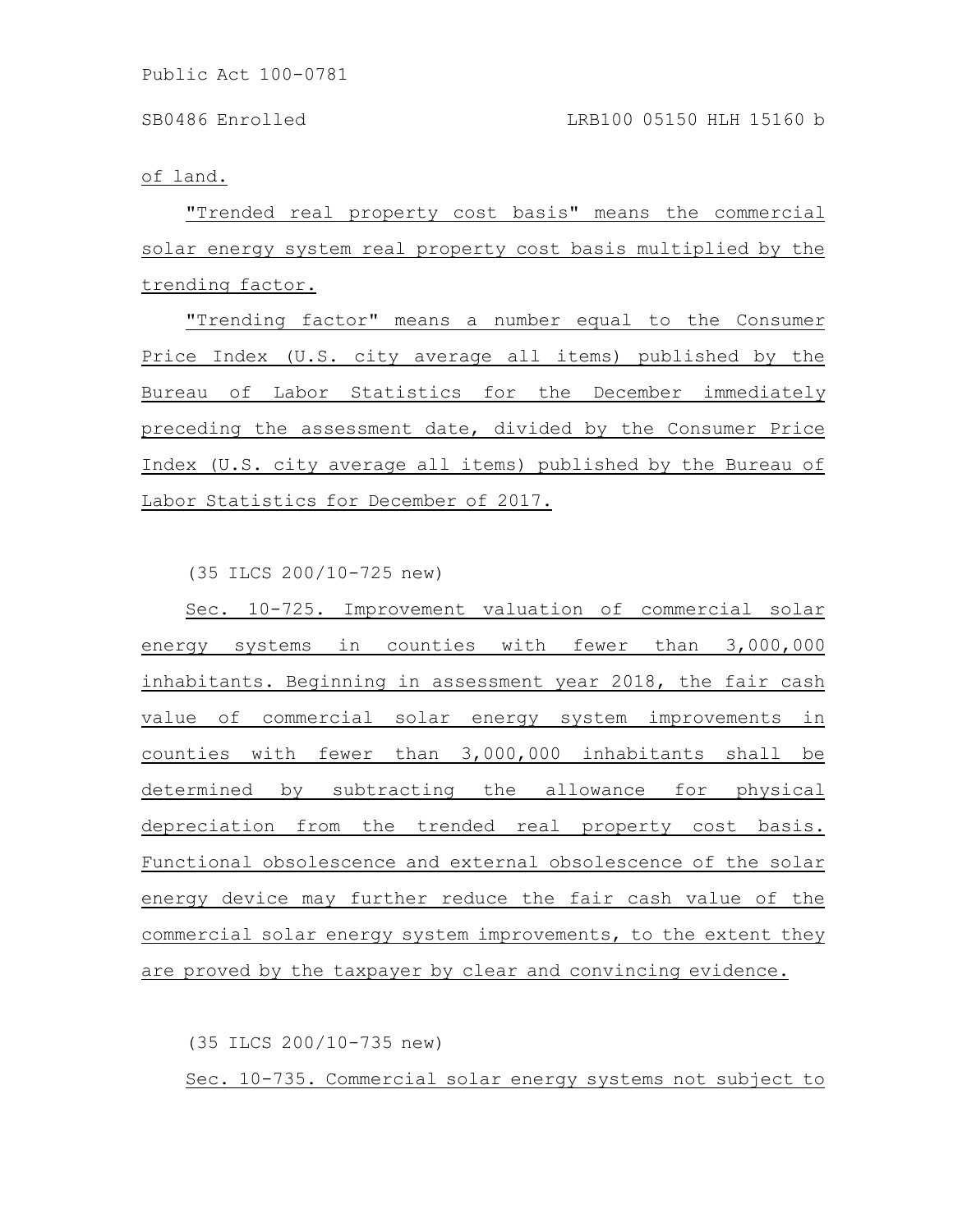equalization. Commercial solar energy systems assessable under this Division are not subject to equalization factors applied by the Department or any board of review, assessor, or chief county assessment officer.

(35 ILCS 200/10-740 new)

Sec. 10-740. Survey for ground installed commercial solar energy systems; parcel identification numbers for property improved with a ground installed commercial solar energy system. Notwithstanding any other provision of law, the owner of the ground installed commercial solar energy system shall commission a metes and bounds survey description of the land upon which the commercial solar energy system is installed, including access routes, over which the owner of the commercial solar energy system has exclusive control. The owner of the ground installed commercial solar energy system shall, at his or her own expense, use an Illinois-registered land surveyor to prepare the survey. The owner of the ground installed commercial solar energy system shall deliver a copy of the survey to the chief county assessment officer and to the owner of the land upon which the ground installed commercial solar energy system is constructed. Upon receiving a copy of the survey and an agreed acknowledgement to the separate parcel identification number by the owner of the land upon which the ground installed commercial solar energy system is constructed, the chief county assessment officer shall issue a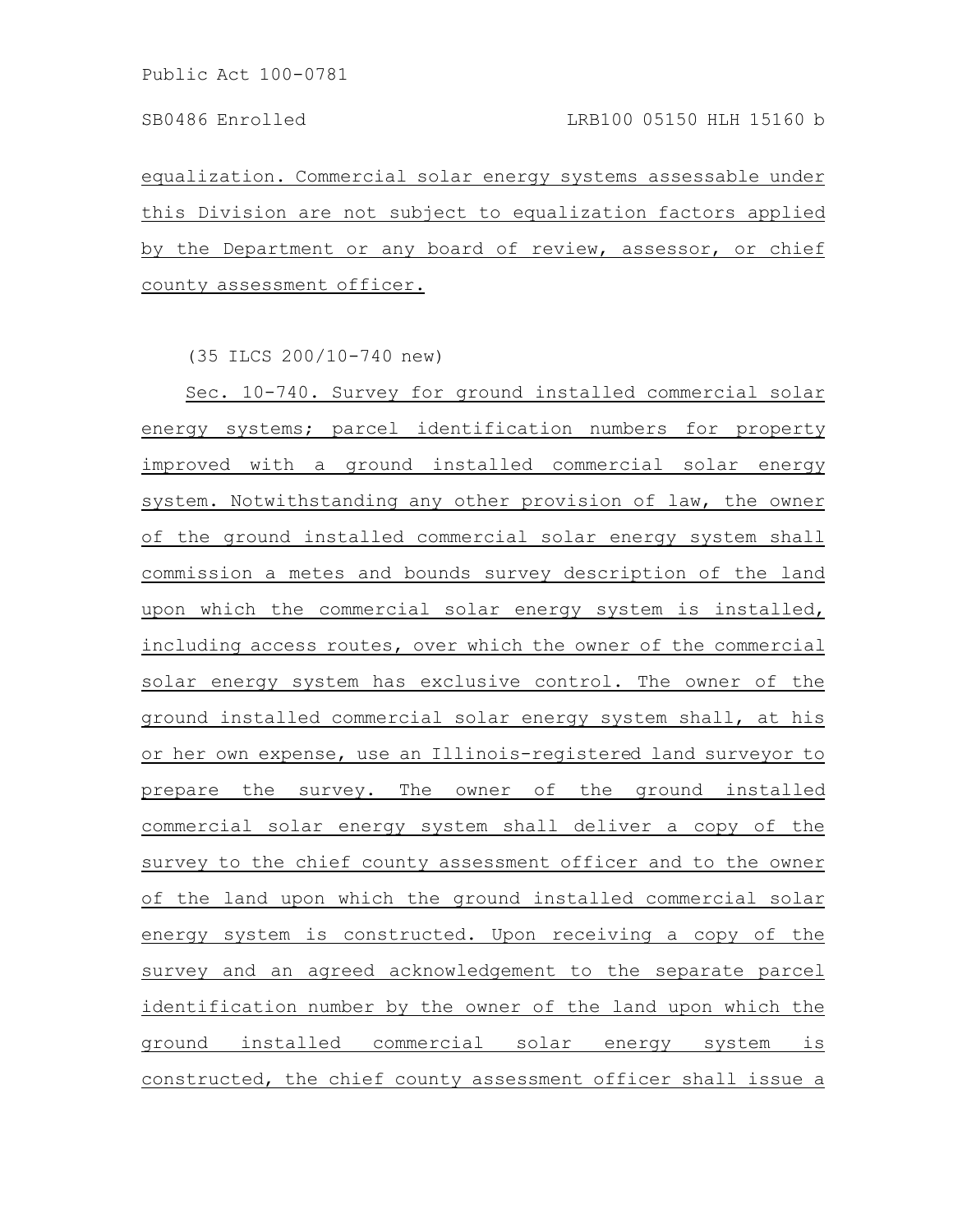separate parcel identification for the real property improvements, including the land containing the ground installed commercial solar energy system, to be used only for the purposes of property assessment for taxation. The property records shall contain the legal description of the commercial solar energy system parcel and describe any leasehold interest or other interest of the owner of the commercial solar energy system in the property. A plat prepared under this Section shall not be construed as a violation of the Plat Act.

(35 ILCS 200/10-745 new)

Sec. 10-745. Real estate taxes. Notwithstanding the provisions of Section 9-175 of this Code, the owner of the commercial solar energy system shall be liable for the real estate taxes for the land and real property improvements of a ground installed commercial solar energy system. Notwithstanding the forgoing, the owner of the land upon which a commercial solar energy system is installed may pay any unpaid tax of the commercial solar energy system parcel prior to the initiation of any tax sale proceedings.

(35 ILCS 200/10-750 new)

Sec. 10-750. Property assessed as farmland. Notwithstanding any other provision of law, real property assessed as farmland in accordance with Section 10-110 in the assessment year prior to valuation under this Division shall